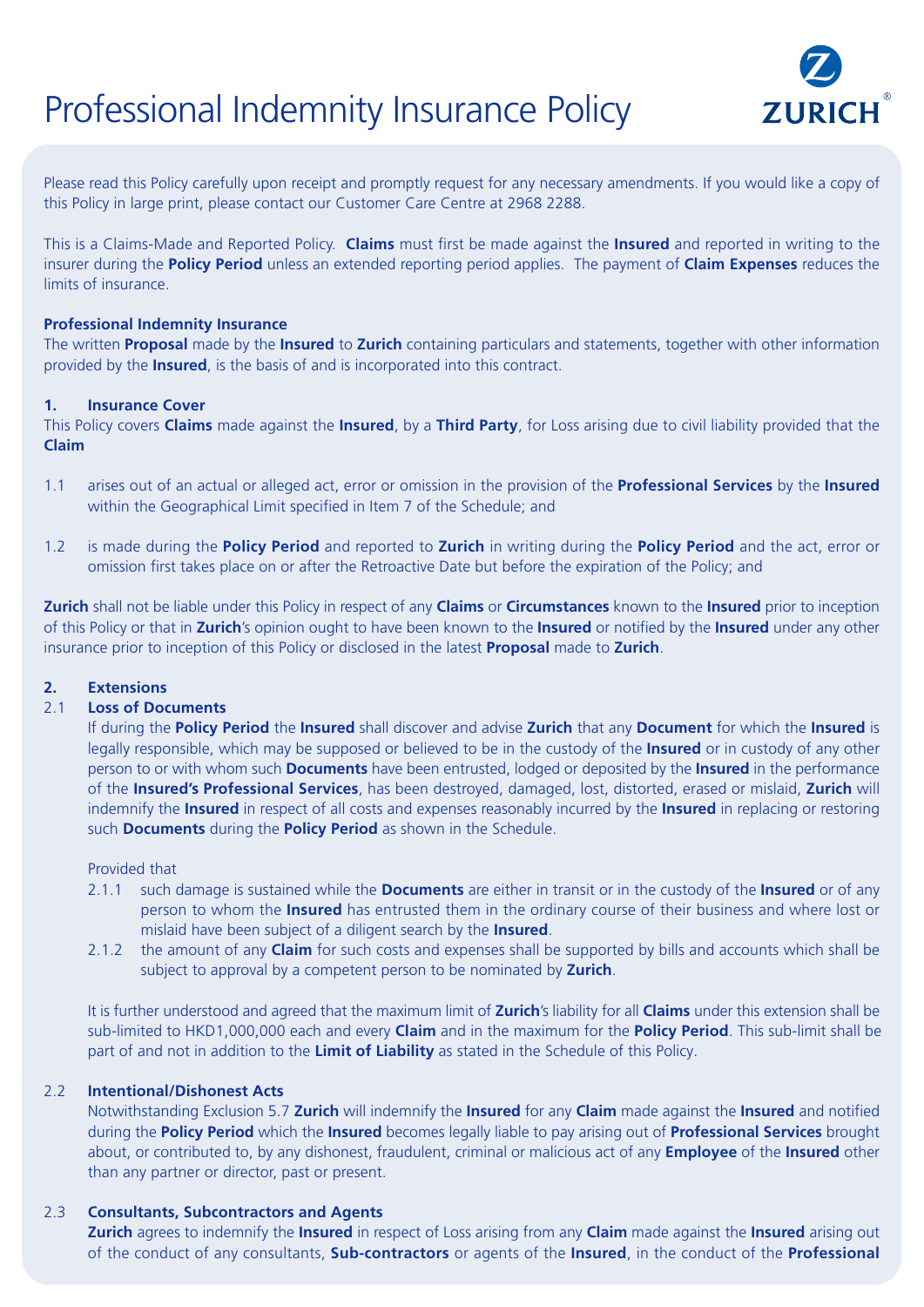**Services**, for whose conduct the **Insured** is legally liable.

# 2.4 **Estates and Legal Representatives**

**Zurich** agrees to indemnify the estate, heirs, legal representatives or assignees of any **Insured** who are incapable of managing their own affairs by reason of mental disorder or other incapacity or who are deceased, insolvent or bankrupt, in the same manner and to the same extent that the relevant **Insureds** would be entitled to be indemnified in respect of **Claims** made against them.

# 2.5 **Libel and Slander**

**Zurich** agrees to indemnify the **Insured** in respect of any **Claim** for unintentional libel, unintentional slander or other unintentional defamation by an **Insured** in the conduct of the **Professional Services**.

# 2.6 **Joint Ventures**

**Zurich** agrees to indemnify the **Insured** in respect of that proportion of loss attaching directly to the **Insured**, in respect of a **Claim** made against the **Insured** arising out of any activities in which the **Insured** is engaged in the conduct of the **Professional Services** as a partner in a joint venture.

# 2.7 **Merger/Takeover/Winding Up of Insured – Run Off Coverage**

If during the **Policy Period** the **Insured** is subject to a merger, takeover, sale or winding up, then coverage shall continue through to the expiry of this Policy, but shall apply only to **Claims** in respect of Loss arising from conduct which has taken place or is alleged to have taken place prior to the effective date of the merger, takeover, sale or winding up.

# 2.8 **Newly Created/Acquired Subsidiary Company**

**Zurich** agrees to indemnify any new Subsidiary Company or other entity created or acquired by the **Insured** during the **Policy Period**, in respect of **Claims** which are made against it during the **Policy Period** and which are made within 30 days from the date of creation or acquisition.

Cover afforded by this feature only applies to **Claims** arising from any conduct which occurred or is alleged to have occurred subsequent to the date of acquisition or creation of the Subsidiary Company, unless otherwise specified in an endorsement to this Policy. Upon application by the **Insured** and written agreement by **Zurich**, as well as payment of any additional premium requested by **Zurich**, the cover afforded by this feature may be extended for an additional **Policy Period**.

# **3. Limit of Liability**

**Zurich**'s liability for **Damages** and **Claim Expenses** combined for each **Claim** and in the aggregate for all **Claims** shall not exceed the amount stated in Item 4 of the Schedule.

# **4. Deductible**

**Zurich**'s obligation to pay **Damages** and **Claim Expenses** in connection with any **Claim** shall only be in excess of the **Deductible** as stated in Item 6 of the Schedule.

The **Deductible** shall be paid by the **Insured**. The **Deductible** shall be applicable to each **Claim** and shall include **Damages** and **Claim Expenses**.

**Zurich** will have no obligation whatsoever, either to the **Insured** or to any other person or entity, to pay any portion of the **Deductible** on behalf of the **Insured**.

# **5. Exclusions**

This Policy will not indemnify the **Insured** in respect of any of the following:

- 5.1 any **Claim** directly or indirectly arising out of, based upon, attributable to or as a consequence of, any **Personal Injury** or **Property Damages**, unless derived from **Professional Services** performed by the **Insured**.
- 5.2 any **Claim** where the **Insured's** liability or loss results from a failure by the **Insured** or any other party acting for the **Insured** to make an accurate preassessment of the cost of performing their **Professional Services**.
- 5.3 any **Claim** arising out of, based upon, attributable to or as a consequence of a delay in the performance of, and/or noncompletion of any contractual obligation to any **Third Party**, unless such a delay and/or non-completion of any contractual obligation arises from an actual or alleged act, error or omission committed by the **Insured** in the execution of such contract. It is understood and agreed that any actual or alleged late delivery or delay shall not in itself constitute an actual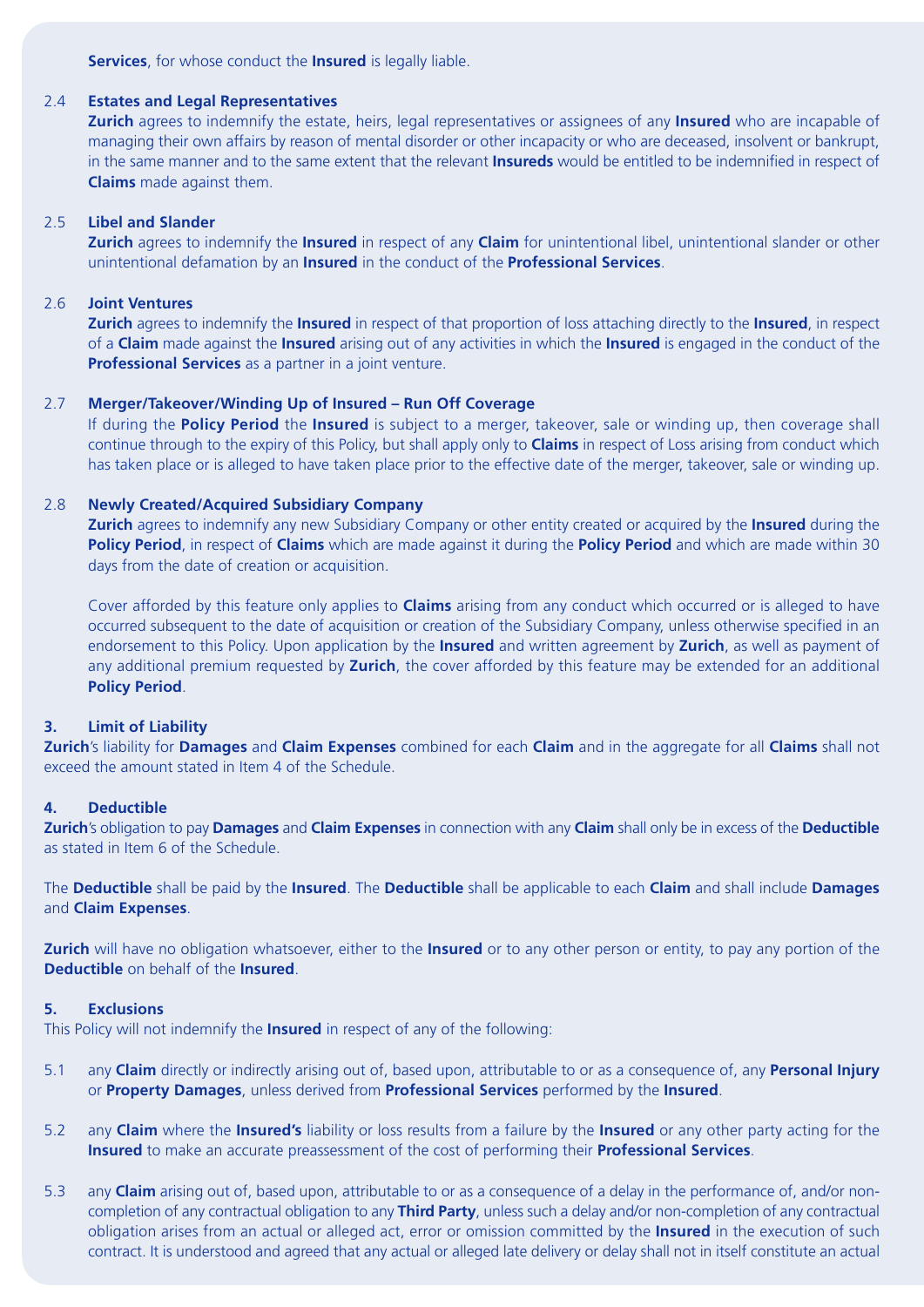or alleged act, error or omission.

## 5.4 any **Claim**

- 5.4.1 brought against a **Director or Officer** of the **Insured**, in their capacity as such.
- 5.4.2 arising from any obligation owed by the **Insured** as an employer or potential employer to any **Employee**, including **Claims** for wrongful dismissal, unfair dismissal or under any contract of employment or under any retainer with any consultant or under any training contract.
- 5.4.3 whether from any **Employee** or not, alleging sexual, racial or other harassment and/or sexual molestation and/ or sexual and/or racial and/or disability and/or sexual orientation and/or religious and/or age discrimination or victimisation, or discrimination or victimisation of any other kind.
- 5.5 any **Claim** arising out of, based upon, attributable to or as a consequence of:
	- 5.5.1 fines, taxes, penalties, treble or other multiple compensatory **Damages**; or punitive or exemplary **Damages**; or
	- 5.5.2 the return, restitution, or offset of fees, expenses or costs paid to the **Insured**; or any other **Damages** deemed uninsurable in law.
- 5.6 any **Claim** arising from, based upon, attributable to or as a consequence of any **Professional Financial Services** rendered by the **Insured**.
- 5.7 any **Claim** arising out of, based upon, attributable to or as a consequence of any intentional, dishonest, fraudulent or criminal act committed by the **Insured**.
- 5.8 any **Claim** made against the **Insured**, where all or part of such **Claim** is directly or indirectly based upon or attributable to the insolvency of the **Insured** or the suppliers and/or **Sub-contractors** of the **Insured**.
- 5.9 any **Claim** arising out of directly or indirectly, based upon, attributable to or in any way connected with a **Claim** for any actual or alleged misappropriation, infringement or violation of any confidential information, copyright, patent, trademark, trade name, trade secret, customer information, database rights or any other intellectual property rights.
- 5.10 any **Claim** brought in the courts of the United States and/or Canada.
- 5.11 any **Claim** arising under any warranty or under any contractual obligation to the extent that the obligation gives rise to a **Claim** to which the **Insured** would not have been subject and/or to loss for which the **Insured** would not have been liable in the absence of the warranty or contract.
- 5.12 any **Claim** arising out of actual or alleged blasphemy or obscenity or that arises in any way from pornography or its production or use.
- 5.13 any **Claim** arises out of
	- 5.13.1 any computer viruses, worms or similar damaging or malicious electronically transmitted material or code, whether or not created or transmitted (directly or indirectly) by the **Insured** or
	- 5.13.2 hacking denial of service attack or other computer misuse intended to cause damage to the **Insured** or anyone else, whoever the perpetrator.

# 5.14 any **Claim**

- 5.14.1 arising out of, based upon, attributable to or in any way involving, directly or indirectly, the loss, damage, theft, misappropriation or fraudulent use of any securities or negotiable instruments, bank or currency notes, stamps including but not limited to, any bill of ladings or any other shipping document.
- 5.14.2 arising out of wear and gradual deterioration, moth and vermin.
- 5.14.3 caused by riot or civil tumult.
- 5.15 any **Claim** resulting from or relating to goods or products sold, supplied, repaired, altered, manufactured, constructed, installed or maintained by the **Insured** or any person, firm or company acting for or on the **Insured's** behalf.

# 5.16 any **Claim**

- 5.16.1 directly or indirectly, arising out of, or resulting from, asbestos or any actual or alleged asbestos related loss injury or damage involving the use, presence, existence, detection, removal, elimination or avoidance of asbestos or exposure to asbestos.
- 5.16.2 arising from, based upon, attributable to or as a consequence of, whether direct or indirect, or in any way involving,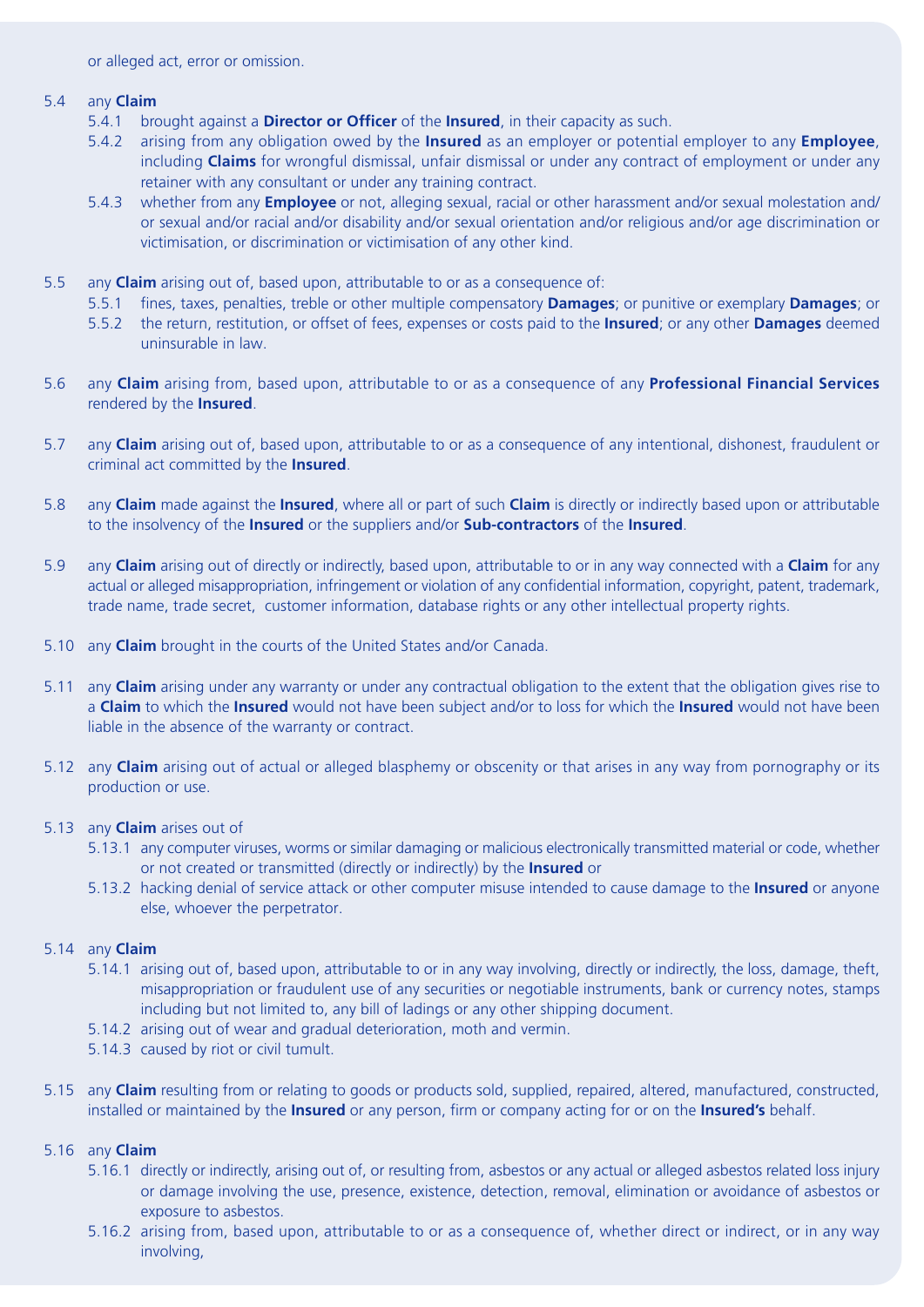- ionising radiation or contamination by radioactivity or from any nuclear fuel or from any nuclear waste from the combustion of nuclear fuel;
- the radioactive, toxic, explosive or other hazardous properties of any explosive nuclear assembly or nuclear component thereof.
- 5.16.3 arising out of, based upon, attributable to, as a consequence or in any way involving, directly or indirectly the actual, alleged or threatened discharge, dispersal, release or escape of **Pollutants**.
- 5.16.4 arising out of, based upon, attributable to, as a consequence of or in any way involving war (whether declared or not), civil war, acts of terrorism, sabotage, force of arms, armed international action, civil disorder or terrorist actions.

# **6. Conditions**

#### 6.1 **Notice of Claim**

The **Insured** as a condition precedent to payment under this Policy shall provide written notice to **Zurich** of any **Claim** made against an **Insured** as soon as practicable and in any case during the **Policy Period**.

#### 6.2 **Notice of Circumstances**

Written notice shall include but not be limited to a description of the **Circumstances** with full particulars as to dates and persons involved, the date and manner in which the **Insured** first became aware of a **Circumstance** and the reasons for anticipating a **Claim**.

#### 6.3 **Settlement of Claims and Deductible**

**Zurich** will only handle a **Claim** if it exceeds the agreed **Deductible**.

Within one month of a **Claim** being settled, the **Policyholder** undertakes to refund **Zurich** for all **Claim Expenses** that **Zurich** shall have incurred within the amount of the agreed **Deductible**.

# 6.4 **Settlement of Claims and Negotiated Settlements**

**Zurich** undertakes on behalf of the **Insured** the handling and settlement of a **Claim** made against the **Insured** if the amount of **Damages** to be paid is expected to exceed the applicable **Deductible**.

The amount of **Damages** to be paid by **Zurich** shall be based on a final decision of a court, a judicial authority or an arbitration court wherein an **Insured** is required to pay compensatory damages. Settlements made under court approval or out of court shall be deemed equivalent if **Zurich** has consented thereto in writing.

The **Insured** shall neither admit nor settle any liability in whole or in part, nor incur charges and expenses without the prior written consent of **Zurich**. An **Insured** are obliged to support **Zurich** beyond the investigation of the facts and **Circumstances** and not to omit or do anything, which reduces or may reduce the rights of **Zurich**. On culpable breach of these obligations by the **Insured**, **Zurich** shall not be liable for any consequences attributable thereto. It is a condition of the **Insured's** right to be indemnified under this Policy that the **Insured** shall give to **Zurich** such information and co-operation as **Zurich** reasonably requires at the **Insured's** expense.

If **Zurich** wishes to settle a **Claim** and the **Insured** opposes to such settlement, **Zurich**'s total aggregate payments for **Damages** and **Claim Expenses** under this Policy shall be limited to the amount by which the **Claim** could have been settled.

Attorney's fees and costs awarded to the **Insured** in court shall pass to **Zurich** to the extent of its payments under this Policy.

The choice of legal counsel will be left to the **Insured** subject to written approval from **Zurich**, such approval not to be unreasonably withheld.

#### 6.5 **Lawsuit**

If a civil lawsuit is brought against the **Insured**, the latter will issue the necessary power of attorney to the lawyer appointed by **Zurich** and the **Insured** by mutual agreement. **Zurich** will bear the costs of the lawyer appointed.

Payments awarded to the **Insured** in legal proceedings will be due to **Zurich** up to the amount of the payment made towards the defence of any **Claim**. The **Insured** have to remit this amount to **Zurich**.

#### 6.6 **Multiple Claims**

All **Claims** which directly or indirectly arise out of or are attributable to one originating source or cause shall be treated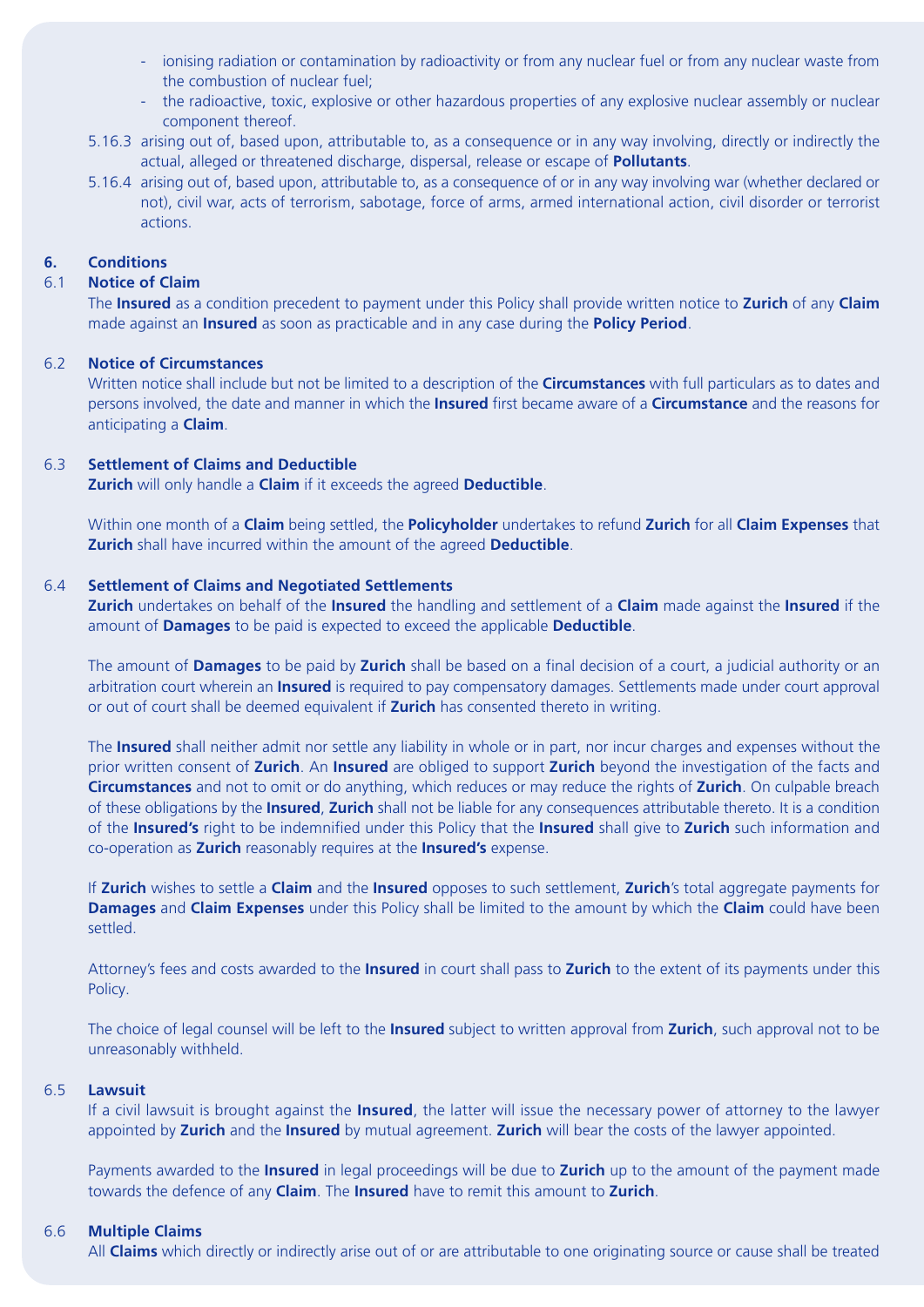as a single **Claim** and shall be subject to one **Limit of Liability** and one **Deductible**.

#### 6.7 **Audit and Inspection**

**Zurich** may audit or inspect and have copies of any of the **Insured's** books, records, information and operations at any time upon reasonable notice to the **Insured** as far as such books, records, information and operations relate to any **Claim** or **Circumstance**.

#### 6.8 **Other insurance**

This Policy does not cover any **Claim** in respect of which the **Insured** is entitled to indemnity under any other insurance.

# 6.9 **Termination of contract**

This contract is concluded for one year unless specifically endorsed hereto and will terminate on expiry.

# 6.10 **Subrogation**

**Zurich** shall be subrogated to all the **Insured's** rights of recovery against any person or organisation before or after any payment or indemnity under this Policy. The **Insured** will give all such assistance in the exercise of rights of recovery as **Zurich** may reasonably require. Such subrogated rights will first benefit **Zurich** and then the **Insured**.

**Zurich** agree not to exercise any such right against any of the **Insured's** directors or **Employees** unless the **Claim** is brought about or contributed to by the dishonest, fraudulent, reckless, criminal or malicious act or omission of the director or the **Employee**.

# 6.11 **Changes to the Policy**

The terms and conditions of this Policy may only be altered by an endorsement issued by **Zurich**.

# 6.12 **Change in Risk**

If during the **Policy Period** any of the below occurs, the **Insured** must give written notice to **Zurich**:

- 6.12.1 a major change in the **Professional Services** provided.
- 6.12.2 a change in the **Professional Services** provided geographically.
- 6.12.3 if the **Insured** is a subject of a merger or acquisition.

**Zurich** is then entitled to impose additional premium, terms and conditions that they deem necessary.

#### 6.13 **Fraudulent Claims**

If the **Insured** make any request for payment or indemnity knowing the same to be false or fraudulent as regards amount, or otherwise, this Policy will be void and all payment and indemnity under this Policy shall be forfeited.

# 6.14 **Avoidance**

Without prejudice to the general law **Zurich** shall be entitled to avoid this Policy immediately in the event of any material non-disclosure or misrepresentation by the **Insured** before its inception.

#### 6.15 **Jurisdiction and Governing Law**

The exclusive place of jurisdiction shall be the Hong Kong Special Administrative Region.

This contract shall be governed exclusively by the laws of the Hong Kong Special Administrative Region.

#### 6.16 **Arbitration**

All disputes and differences arising under or in connection with this contract among **Zurich** and/or the **Insured** shall be solely and exclusively determined and resolved by final and binding arbitration held in the Hong Kong Special Administrative Region, in accordance with the international arbitration provisions of the Hong Kong Arbitration Ordinance (Cap.341) and the United Nations Commission on International Trade Law arbitration rules. Arbitrations shall be initiated by a written notice of demand for arbitration being sent registered mail, return receipt requested by one party to the other(s).

The Arbitration Tribunal shall consist of three arbitrators, one to be appointed by the claimant, one to be appointed by the respondent and the third to be appointed by the two party-appointed arbitrators. The third member of the Tribunal shall be appointed as soon as practicable (and no later than 30 days) after the appointment of the two party-appointed arbitrators. The Tribunal shall be constituted upon the appointment of the third arbitrator. The arbitrators shall be persons (including those who have retired) with not less than 10 years' experience of insurance or reinsurance within the industry or as lawyers or other professional advisers serving the industry.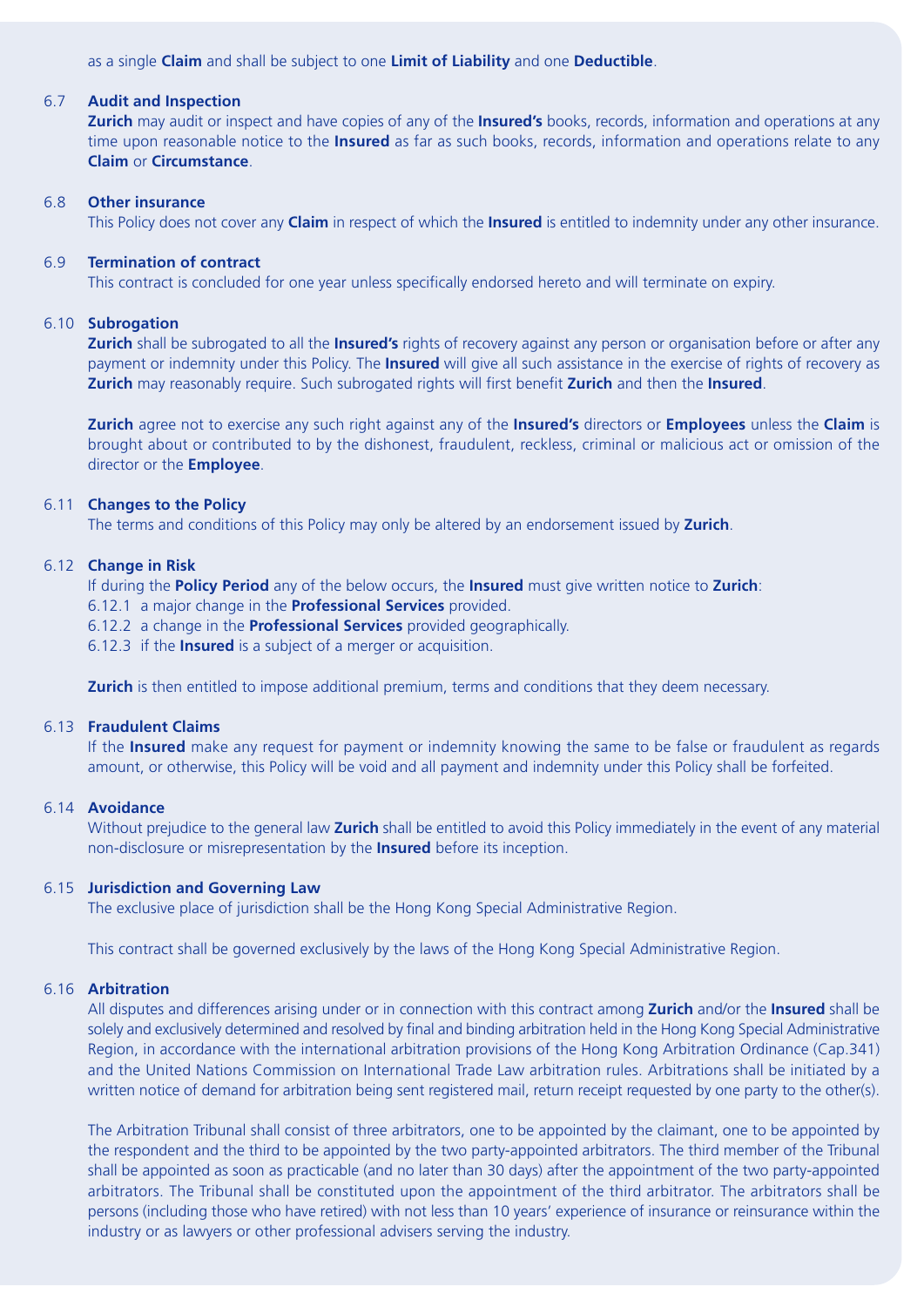Where a party fails to appoint an arbitrator within 14 days of being called upon to do so or where the two-party appointed arbitrators fail to appoint a third within 30 days of their appointment, then the Hong Kong International Arbitration Centre will appoint an arbitrator to fill the vacancy. At any time prior to their appointment by the Hong Kong International Arbitration Centre the party or arbitrator in default may make such appointment. The Arbitration Tribunal may in its sole discretion make such orders and directions, as it considers necessary for the final determination of the matters in dispute. The Arbitration Tribunal shall have the widest discretion permitted under the law governing the arbitral procedure when making such orders or directions.

# 6.17 **Cancellation**

This Policy will not be cancelled by **Zurich**, except for non-payment of premium. If the **Insured** cancels this Policy **Zurich** shall be entitled to a short rate return of the premium calculated as 10% of the total unearned premium.

# 6.18 **Headings**

The headings to the paragraphs in this Policy are for convenience only and do not have any special meaning. Words in bold type in this Policy have a special meaning and are defined.

# **7. Definitions**

For the purposes of this Policy:

- 7.1 **Circumstances** shall mean an incident, occurrence, fact, matter, act or omission, which may give rise to a **Claim**.
- 7.2 **Claim** shall mean any oral or written demand received by the **Insured** for **Damages**, including but not limited to, a civil proceeding commenced by the service of a complaint or similar pleading, or an arbitration or other alternative dispute resolution proceeding, alleging an act, error or omission in the provision of the **Professional Services** by the **Insured**.
- 7.3 **Claim Expenses** shall mean all legal costs and expenses reasonably incurred in the investigation, defence and settlement of any **Claim**, except any internal or overhead expenses or costs incurred by the **Insured** and any salaries of **Employees** of the **Insured** or **Zurich**.

All **Claim Expenses** shall be included in the **Limit of Liability** and **Deductible**, and shall not be considered as sums payable in addition thereto.

- 7.4 **Damages** shall mean a monetary judgment or award the **Insured** are legally obligated to pay, or a settlement negotiated with the **Insured** and with **Zurich**'s prior written consent, but does not include **Claim Expenses**.
- 7.5 **Deductible** shall mean the amount stated in Item 6 of the Schedule, which shall be the responsibility of the **Insured**, as applicable, in respect of each **Claim** under the Policy.
- 7.6 **Director or Officer** shall mean any natural person who was or now is a director or officer of the **Policyholder** or any named Subsidiary of the **Policyholder** (or the equivalent position in any jurisdiction) or who becomes a director or officer of the **Policyholder** or any named Subsidiary of the **Policyholder** (or the equivalent position in any jurisdiction) during the **Policy Period**, including de jure, de facto and shadow directors.
- 7.7 **Document** includes all documents whether in soft or hard copy form (including stamps, currency coins, bank notes and bullion, traveller's cheques, cheques, postal orders, money orders, securities and the like) belonging to the **Insured** or for which the **Insured** is legally responsible, whilst in custody of the **Insured**, or in the custody of any person to or with whom they have been entrusted, lodged or deposited by the **Insured** in the ordinary course of the **Professional Services** performed by the **Insured**.
- 7.8 **Employee** means any person, other than a director or partner of the **Insured**, who is or has been under a contract of employment or apprenticeship or any work experience or similar scheme with the **Insured**, in connection with the **Professional Services** provided by the **Insured**. This definition does not include **Sub-contractors**.

# 7.9 **Insured** shall mean the following:

- 7.9.1 the **Policyholder** and any Subsidiary of the **Policyholder** as stated in Item 1 of the Schedule; or
- 7.9.2 any current or former **Employee**, but only whilst providing **Professional Services** on behalf of the **Policyholder** or any Subsidiary of the **Insured** named in Item 1 of the Schedule, or
- 7.9.3 any current or former principal, partner or director of the **Insured** (in respect of the work performed for and on behalf of the **Insured**).